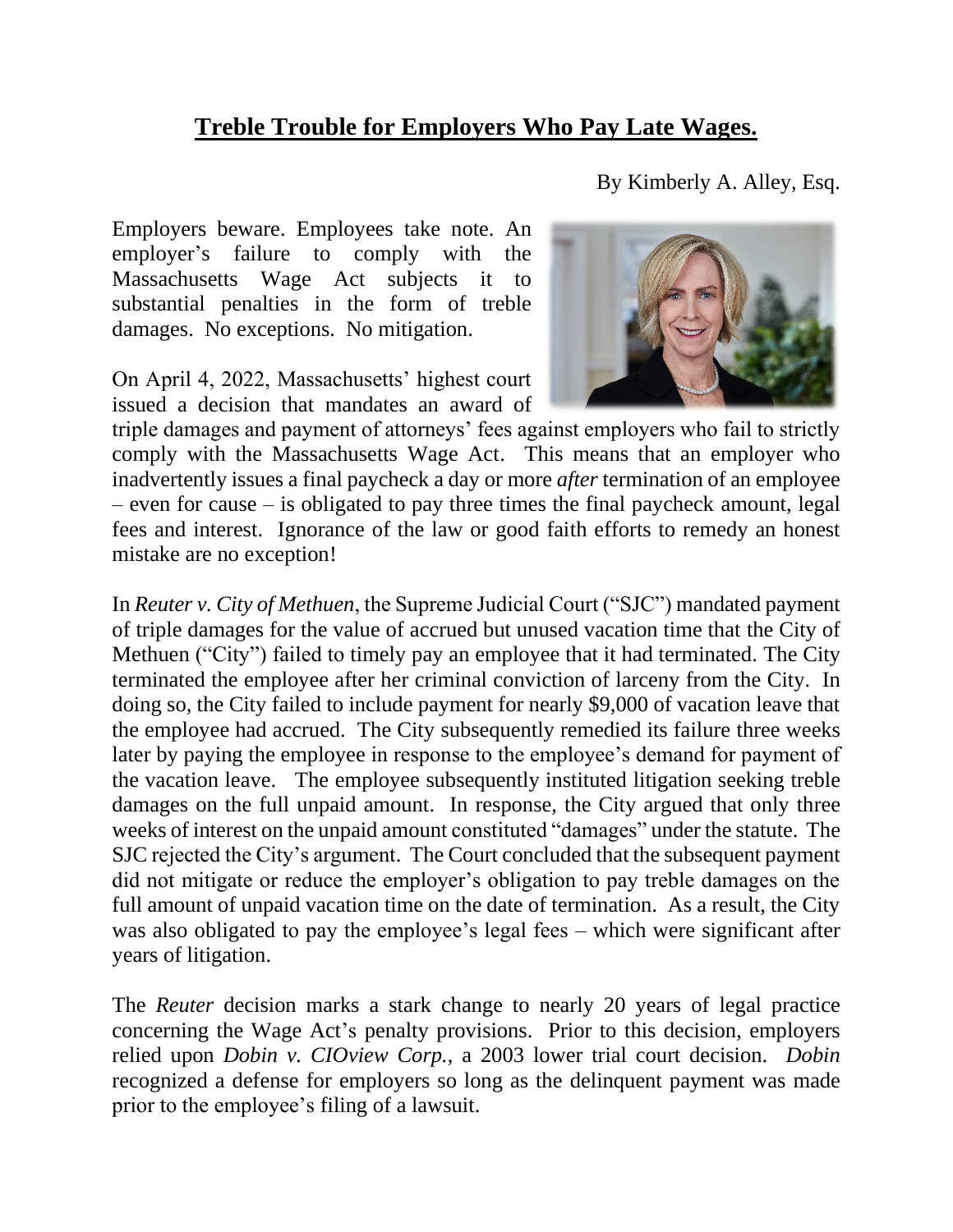In *Dobin*, an employee similarly claimed entitlement to triple damages for late wage payments despite acknowledging that the employer had paid the wages due prior to the lawsuit filing. The *Dobin* trial court denied the employee's claim. In doing so, it found significance in the Wage Act's provision barring a "post-complaint" payment defense and held that "an employer is not required to pay treble the lost wages and benefits if the wage and benefit payments were tardy but made *before* suit was brought." (Emphasis added). Thus, the trial court concluded that a "tardy" but "pre-complaint" payment limits the employee's damages to only interest on the tardy payment – not the full amount of initial unpaid wages.

The *Dobin* decision acknowledged that a tardy, pre-complaint payment constituted a technical violation of the Wage Act and compensated the employee for that tardiness by awarding interest on the late-paid wages. However, *Dobin* precluded a windfall to the employee who had been paid, albeit late, so long as the payment was prior to the filing of a complaint. This is no longer the law of the Commonwealth.

Massachusetts' Wage Act is one the harshest wage laws in the United States. It imposes strict liability on an employer. This means there is no defense to not paying employees on the date they are terminated. Employees are automatically entitled to treble damages, attorneys' fees and interest even for unknowing and technical violations. While *Dobin* previously mitigated damages imposed where an employer acted in good faith to subsequently pay wages, the *Reuter* decision reignites the full impact of the employer's strict liability.

In reaffirming the Wage Act's strict liability in *Reuter*, the SJC reasoned that the employer controls the date of involuntary termination and thus, has control over the circumstances of separation. The Court also recognized that the Wage Act was enacted to protect employees and to ensure the prompt payment of wages. Therefore, "the Legislature's command is clear: if you choose to terminate an employee you must be prepared to pay him or her in full when you do so." This is because the express language of the Wage Act mandates final payment of all wages (including, as was the case in *Reuter,* unused accrued vacation leave) on the day of involuntary termination. In contrast, an employee who elects to leave voluntarily may be paid in the usual course as part of the next pay cycle.

In practice, this means that employees who engage in criminal conduct or substantial violations of company policy warranting immediate termination will need to be placed on administrative leave or suspended until the employer is prepared to pay